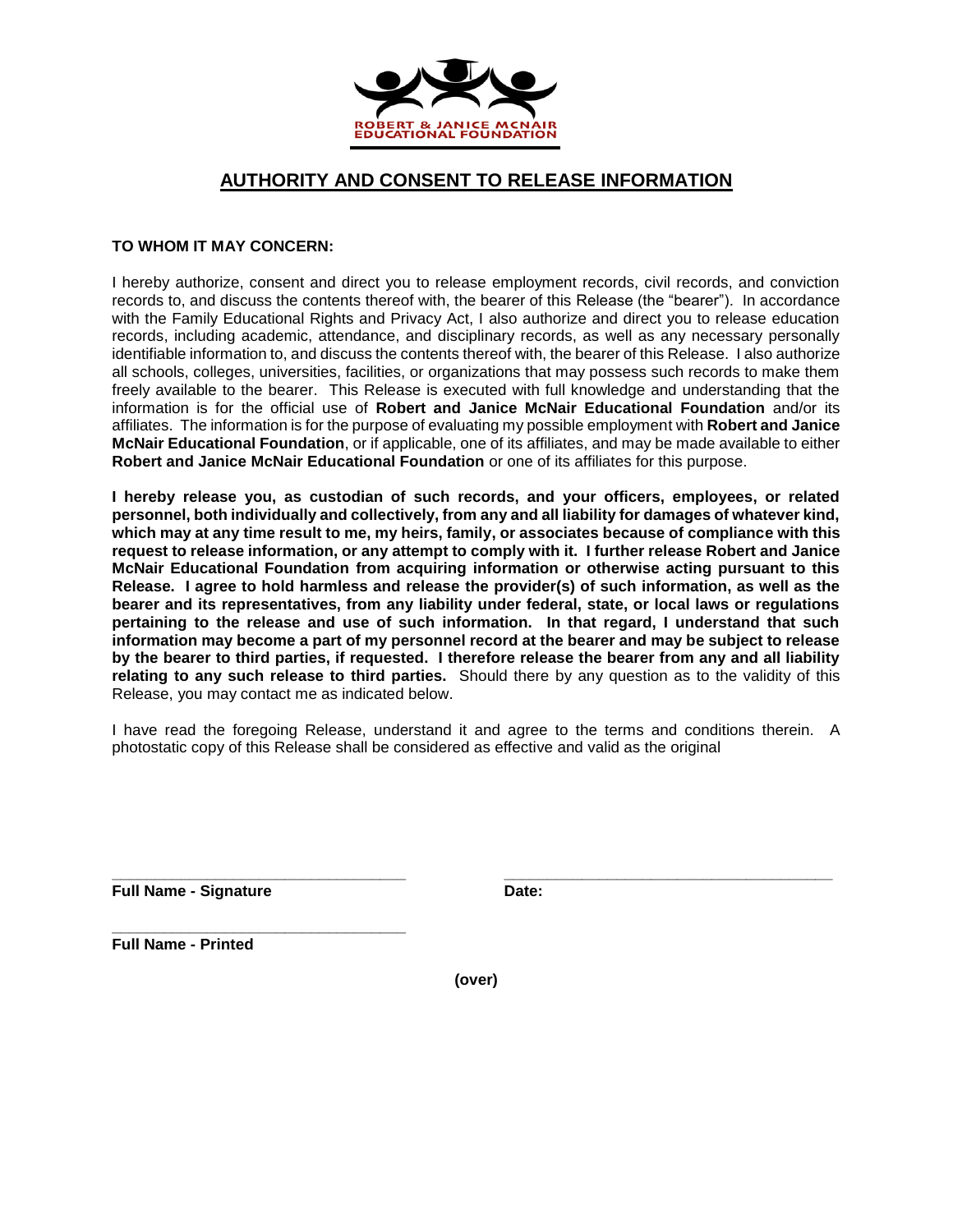| <b>Social Security No.</b>     | <b>Drivers License:</b><br>State:                                                                                                                                                                                                                     |
|--------------------------------|-------------------------------------------------------------------------------------------------------------------------------------------------------------------------------------------------------------------------------------------------------|
| Date of Birth:                 |                                                                                                                                                                                                                                                       |
| <b>Current Address:</b>        |                                                                                                                                                                                                                                                       |
|                                | and the state of the state of the state of the state of the state of the state of the state of the<br><b>Telephone No.</b><br><u> 2000 - Jan James James Barnett, amerikan basar pada 2000 - pada 2000 - pada 2000 - pada 2000 - pada 2000 - pada</u> |
|                                | All other addresses at which I have resided for the past five (5) years (if any):                                                                                                                                                                     |
| <b>First previous address:</b> |                                                                                                                                                                                                                                                       |
|                                | Dates at this address:                                                                                                                                                                                                                                |
| Second previous address:       |                                                                                                                                                                                                                                                       |
|                                | and the state of the state of the state of the state of the state of the state of the state of the<br>Dates at this address:<br><u> 2000 - Jan James James Barnett, amerikan ba</u>                                                                   |
| Third previous address:        |                                                                                                                                                                                                                                                       |
|                                |                                                                                                                                                                                                                                                       |
|                                | Dates at this address:                                                                                                                                                                                                                                |

................